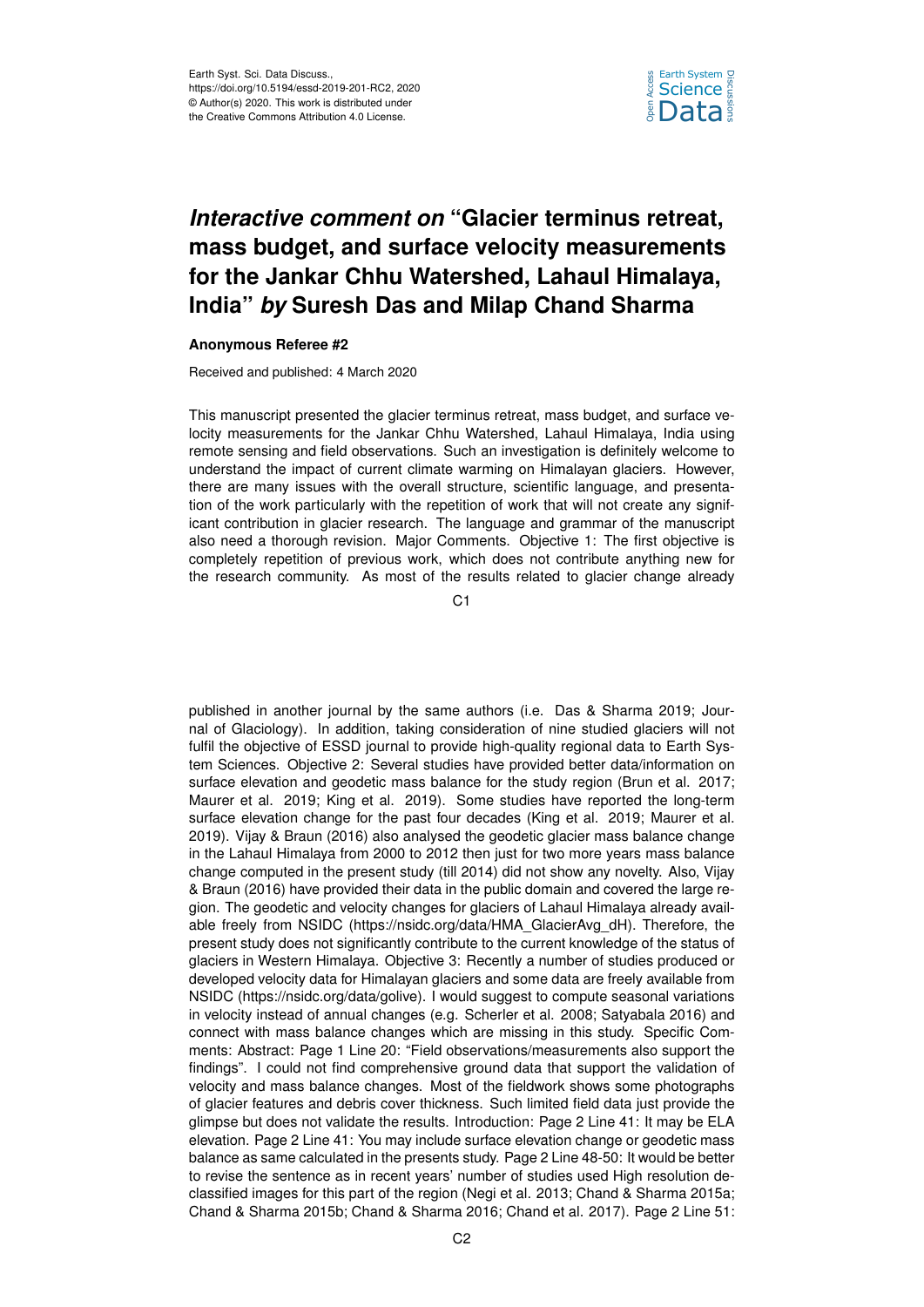There is a need to provide gaps area for the Lahaul region instead of directly jumps into the comparison of retreat rate for the glaciated basin of Lahaul Himalaya. Page 2 Line 55: Several studies carried out a detailed analysis of geodetic mass balance for the Lahaul Himalaya including study area (Vijay & Braun 2016; Brun et al. 2017; Maurer et al. 2019; King et al. 2019). Some studies extended glacier surface elevation change or mass balance change for the past three decades to 2016-2017 (Maurer et al. 2019; King et al. 2019). Therefore, in this case, it is not true that "no study exists for this region". Data Sources & Methodology: Page 4 Line 104-106: There is a need to provide the brief description about the correction of elevation difference due to change in vertical reference between these two used DEM datasets (Mukherjee et al. 2013). In addition, you may use recently available high-resolution DEMs for Himalaya e.g. HMA DEM (8 m) or ALOS DEM (12.5 m) for mass balance estimation. Page 4 Line 114: Justification is required to use ASTER DEM as this study already used two DEMs. Page 5 Line 122: You may use the name of the glacier, as it has been written in Survey of India topographical map. Page 5 Line 126: There is a need to provide the uncertainty of Infrared (IR) Laser Thermometer sensor. What is the use of this data? How you will link single time observation with mass change and surface velocity estimation, which is the primary objective of the study? Page 5 Line 130-131: The handheld GPS measurements are collected for a few points, which can be used in general but does not contribute much in mass change and surface velocity estimation. Page 9 Line 188: Why select 25 degrees threshold where most of accumulation or ablation part has such slope. Justification is needed to use this slope threshold whereas most of the glaciological community use threshold of 40-45 degrees. Page 9 Line 202: Why used 2016-glacier boundary instead of 2014 as you used the 2014 TANDEM for the geodetic mass balance estimation?

References Brun F, Berthier E, Wagnon P, Kääb A, Treichler D. 2017. A spatially resolved estimate of High Mountain Asia glacier mass balances from 2000 to 2016. Nat Geosci. 10(9):668–673. Chand P, Sharma MC. 2015a. Frontal changes in the Manimahesh and Tal Glaciers in the Ravi basin, Hi-

 $C<sub>3</sub>$ 

machal Pradesh, northwestern Himalaya (India), between 1971 and 2013. Int J Remote Sens [Internet]. [accessed 2015 Aug 27] 36(16):4095–4113. http://www.tandfonline.com/doi/abs/10.1080/01431161.2015.1074300?journalCode=tres20# Chand P, Sharma MC. 2015b. Glacier changes in the Ravi basin, northwestern Himalaya (India) during the last four decades (1971–2010/13). Glob Planet Change [Internet]. [accessed 2015 Oct 28] 135:133-147. http://www.sciencedirect.com/science/article/pii/S0921818115300953 Chand P, Sharma MC. 2016. Monitoring Frontal Changes of Shah Glacier in the Ravi Basin, Himachal Himalaya (India) from 1965 to 2013. Natl Acad Sci Lett. 39(2):109–114. Chand P, Sharma MC, Bhambri R, Sangewar C V, Juyal N. 2017. Reconstructing the pattern of the Bara Shigri Glacier fluctuation since the end of the Little Ice Age, Chandra valley, north-western Himalaya. Prog Phys Geogr [Internet]. [accessed 2017 Oct 25] 41(5):643–675. http://journals.sagepub.com/doi/10.1177/0309133317728017 Das S, Sharma MC. 2019. Glacier changes between 1971 and 2016 in the Jankar Chhu Watershed, Lahaul Himalaya, India. J Glaciol. 65(249):13–28. King O, Bhattacharya A, Bhambri R and Bolch T 2019. Glacial lakes exacerbate Himalayan glacier mass loss. Scientific Reports, 9(1), pp.1-9. Maurer JM, Schaefer JM, Rupper S, Corley A. 2019. Acceleration of ice loss across the Himalayas over the past 40 years. Sci Adv. 5(6). Mukherjee Sandip, Joshi PK, Mukherjee Samadrita, Ghosh A, Garg RD, Mukhopadhyay A. 2013. Evaluation of vertical accuracy of open source Digital Elevation Model (DEM). Int J Appl Earth Obs Geoinf [Internet]. [accessed 2014 May 27] 21:205–217. http://linkinghub.elsevier.com/retrieve/pii/S030324341200195X Negi HS, Saravana G, Rout R, Snehmani. 2013. Monitoring of great Himalayan glaciers in Patsio region, India using remote sensing and climatic observations. Curr Sci. 105(10):1383–1392. Satyabala SP. 2016. Spatiotemporal variations in surface velocity of the Gangotri glacier, Garhwal Himalaya, India: Study using synthetic aperture radar data. Remote Sens Environ. 181:151–161. Scherler D, Leprince S, Strecker M. 2008. Glacier-surface velocities in alpine terrain from optical satellite imageryâATAccuracy improvement and quality assessment. Remote Sens Environ [Internet]. [accessed 2013 Jun 4]